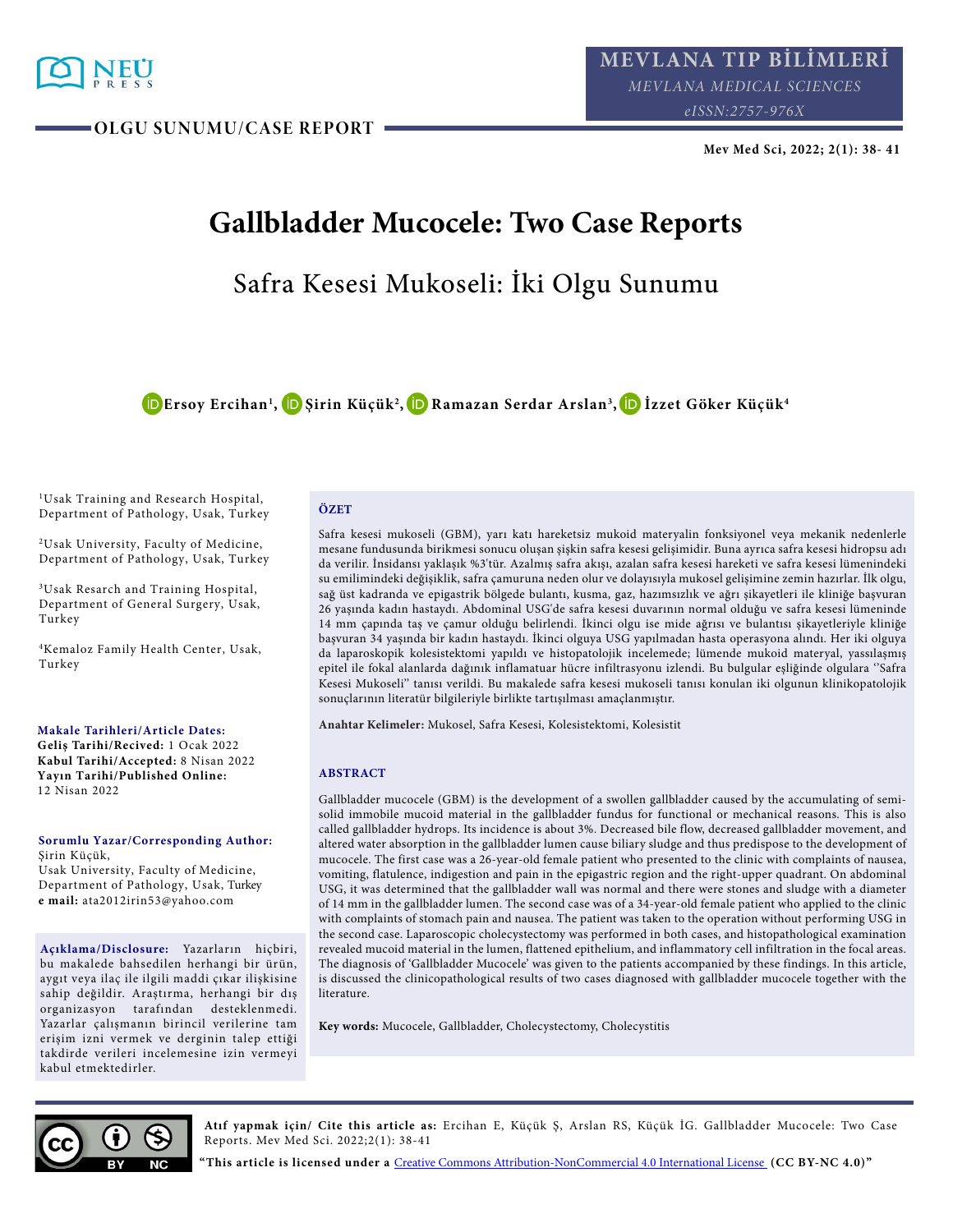## **INTRODUCTION**

Gallbladder mucocele is the gallbladder distending because of the accumulation of semi-solid immobile mucoid material in the gallbladder fundus due to functional or mechanical reasons (1-8). The incidence of GBM is approximately 3%. Decreased bile flow, decreased gallbladder motion, and changes in water absorption in the gallbladder lumen are the predisposing factors for development of biliary sludge. Biliary sludge may play a role as a factor accelerating the development of biliary mucoceles. Besides, mucocele is likely a small part of a complex disease process incorporating the gallbladder wall inflammation (1,7). Mucin hypersecretion is a typical physiological reaction to any epithelial mucosa. In other words, mucocele may originate from the chronic injury of the epithelial mucosa of biliary system (3). The density of secretion changes with the changes in the lining surface of the gallbladder. The hypersecretion of mucus leads to the accumulation of thick gelatinous bile within the gallbladder. Viscosity increasing for weeks or months leads the thick gelatinous material to occupy all the gallbladder lumen and, under specific conditions, to be also present also in the canals. Gallbladder mucocele leads to the blockage of cystic canal by an affected gallstone. This is also called gallbladder hydrops. Patients apply for the signs and symptoms of acute or chronic cholecystitis (1,2).

In this article, 26- and 34-year-old women applying for with complaints of acute stomachache and nausea and who were surgically treated successfully are presented since they are rarely seen cases.

#### **CASE REPORT**

## *Case 1*

The first case was a 26-year-old woman, who applied to the clinic for complaints of nausea, vomiting, flatulence, indigestion, and pain in the epigastric region and the rightupper quadrant. Having pain in the epigastric region and the right upper quadrant occasionally for approx. 2-3 years, the patient stated that she had indigestion, flatulence, and gas problem especially after eating very greasy foods. The patients, who intermittently experienced nausea and vomiting after the pain, has applied to many healthcare facilities for these complaints. The patient has never had jaundice and, after the severity of complaints increased and back pain was added, she applied to the polyclinic. On physical examination, bowel sounds were normoactive, and sensitivity was detected in the right-upper quadrant and epigastric region in the palpation. No rebound, defense, or organomegaly was found, traube was open and Murphy's sign was observed. Then, in abdominal USG, it was determined that the gallbladder wall was normal and there was a 14-mm-diameter stone and sludge in the gallbladder lumen. The patient was hospitalized



**Figure 1. a:** Gallbladder containing mucoid material and 14 mm diameter stone (macroscopy of the first case), **b:** Mucoid material in the lumen, flattened epitheliallined surface and local inflammatory cell infiltration (microscopy of the first case) (H&E,x40).

on the preliminary diagnosis of cholelithiasis. No abnormal results were found in the hemograms or biochemical tests. Then, laparoscopic cholecystectomy surgery was performed. The specimen taken to the pathology was examined using macroscopy; it was determined that the gallbladder had the dimensions of 7.5x3 cm, contained mucoid material and had a 14-mm-diameter stone. From a microscopic aspect, the findings were mucoid material in the lumen, surface coated with flattened epithelium, and locally distributed inflammatory cell infiltration. Based on these findings, the case was diagnosed with "Gallbladder Mucocele" (Figure 1 a, b). Informed consent was obtained from the patients.

## *Case 2*

The second case was of a 34-year-old woman, who applied to the clinic for complaints of stomachache and nausea. Her complaints started about 1 month ago and gradually



**Figure 2. a:** Gallbladder material with mucus-filled lumen and opaque serosa (macroscopy of the second case), **b:** mucoid material in the lumen, the surface covered with flattened epithelium, and pointing regions cholesterolosis (microscopy of the second case) (H&E,x20).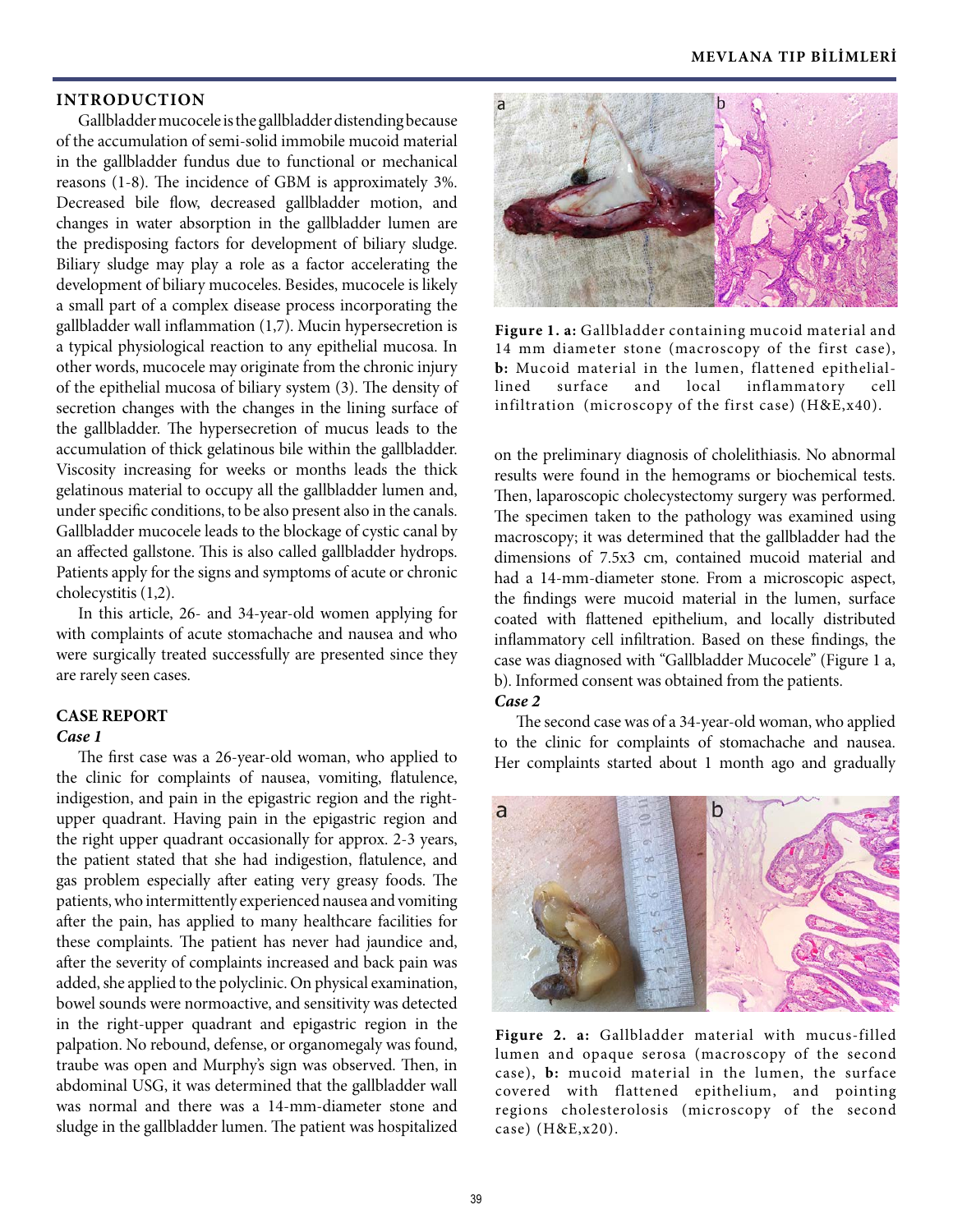increased. On abdominal examination, sensitivity was detected in the right-upper quadrant and epigastric region. However, no rebound or defense was found, traube was clear and Murphy's sign was (-). The patient was hospitalized upon the preliminary diagnosis of cholelithiasis. No abnormal results were found in the hemograms or biochemical tests. Then, laparoscopic cholecystectomy surgery was performed. The specimen taken to the pathology was examined using macroscopy; it was determined that the gallbladder had the dimension of 7x2 cm, lumen was filled with mucus, and the serosa was opaque. No stones were was found. From a microscopic aspect, there was mucoid material in the lumen, the surface was coated with flattened epithelium, and there also were locally distributed inflammatory cells. Based on these findings, the case was diagnosed with "Gallbladder mucocele" (Figure 2a, b). Informed consent was obtained from the patients.

## **DISCUSSION**

Mucocele might develop in all acute cholecystitis cases, regardless of with or without stone. Risk factors of gallbladder diseases include female gender, obesity, pregnancy, being in mid-forties, dramatic and fast weight loss, familial disposition. Other factors include estrogen hormone causing stone formation, increasing the bile cholesterol, and chronic diseases such as Diabetes Mellitus (DM), the contractility will decrease due to the neuropathic effect that might develop because of the disease and the stone formation will increase (1,9). Both of the present cases were female patients and stone formation was detected only in the first case. Patients apply to the clinics for complaints of loss of appetite, lethargy, polyuria, polydipsia, diarrhea, flatulence, pain in the rightupper quadrant, and pain in middle back or shoulder. Food intolerance (especially the greasy and spicy food), increasing gas, nausea, and vomiting can also be observed (1,4,5). Comprehensive anamnesis and physical examination are very important for the diagnosis. More specific findings in a physical examination include stomach ache, jaundice, fever, tachypnea, and tachycardia (1,4). The first case was a 26-yearold woman applying to the clinic for the complaints of pain in the right-upper quadrant, vomiting, nausea, and flatulence, whereas the second case was a 34-year-old woman applying to the clinic for the complaints of stomachache and nausea. In biochemical examination, increases can be observed in alkaline phosphatase (ALP), alanine aminotransferase (ALT), and gamma-glutamyl transpeptidase (GGT). Besides, it was also reported that blood urea concentrations, nitrogen (BUN), total bilirubin, and biliary acids might also increase. However, in chronic cholecystitis cases, these results may be within the reference range. The number of leukocytes may increase in acute cholecystitis or severe disease. Similarly, liver enzymes

may also increase. If the level of bilirubin is higher than 2, a possible common calculous biliary duct should be considered. However, even in the case of severe gallbladder disease, the laboratory values may be within the reference range. Amylase and lipase should be checked to exclude the pancreatitis (1). The laboratory results of the present cases were also found within the reference ranges. GM can be detected during the USG examination (sometimes incidentally), in histological examination after surgical excision, or during macroscopic examination. In USG, mucocele is characterized with an actinoid or fine-striped bile pattern and it differs from biliary sludge from the terms to of gravitation-based absence of bile. This model, which is generally named "kiwi fruit" gallbladder, is seen to be pathognomonic for GM (5,7). In the first case in this paper, abdominal USG was performed and it was found that the gallbladder wall was normal and there was 14-mmdiameter stone, sludge in the lumen. In the second case, no USG was performed.

On macroscopic examination in GBM; the gallbladder is enlarged, thickened, gray-white in color due to excessive mucus accumulation in the lumen. At the incision, semisolid, thickened and white gelatinous mucus material occludes the lumen (3). From a histological perspective; GM is characterized by hyperplasia of glands, which secrete mucus in gallbladder mucosa, and abnormal mucus accumulation in gallbladder lumen (4). In the first case of this present study, it was found that the gallbladder was contained mucoid material and on microscopic examination, it was determined that there was mucoid material in the lumen, the wall was fibrotic, surface was coated with flattened epithelium. In macroscopic examination of the second case, the gallbladder had a lumen filled with mucus, and have an opaque serosa. In the microscopic aspect, mucoid material was found in the lumen and the surface was coated by flattened epithelium.

Many conditions can mimic gallbladder pathologies. Patients with acute biliary colic may experience cardiac pathologies. Among the patients having other common symptoms, peptic ulcer, irritable bowel disease, inflammatory bowel disease, gastroesophageal reflux, pulmonary emboli, and musculoskeletal disorders can be seen. Among the patients with palpable gallbladder, diagnosis of hydrops and acute cholecystitis is diagnosed with Murphy's sign and positive gallbladder USG (1). In both of present cases, sensitivity was found in the right-upper quadrant and epigastric region during palpation. No rebound or defense was observed, traube was clear, and Murphy's sign was (-).

In literature, the treatment recommended for GM is the cholecystectomy operation. Mucocele content cannot pass through the gallbladder under the effect of cholecystitis, mucocele may cause pressure necrosis, and gallbladder perforation and GM may be potentially complicated by the